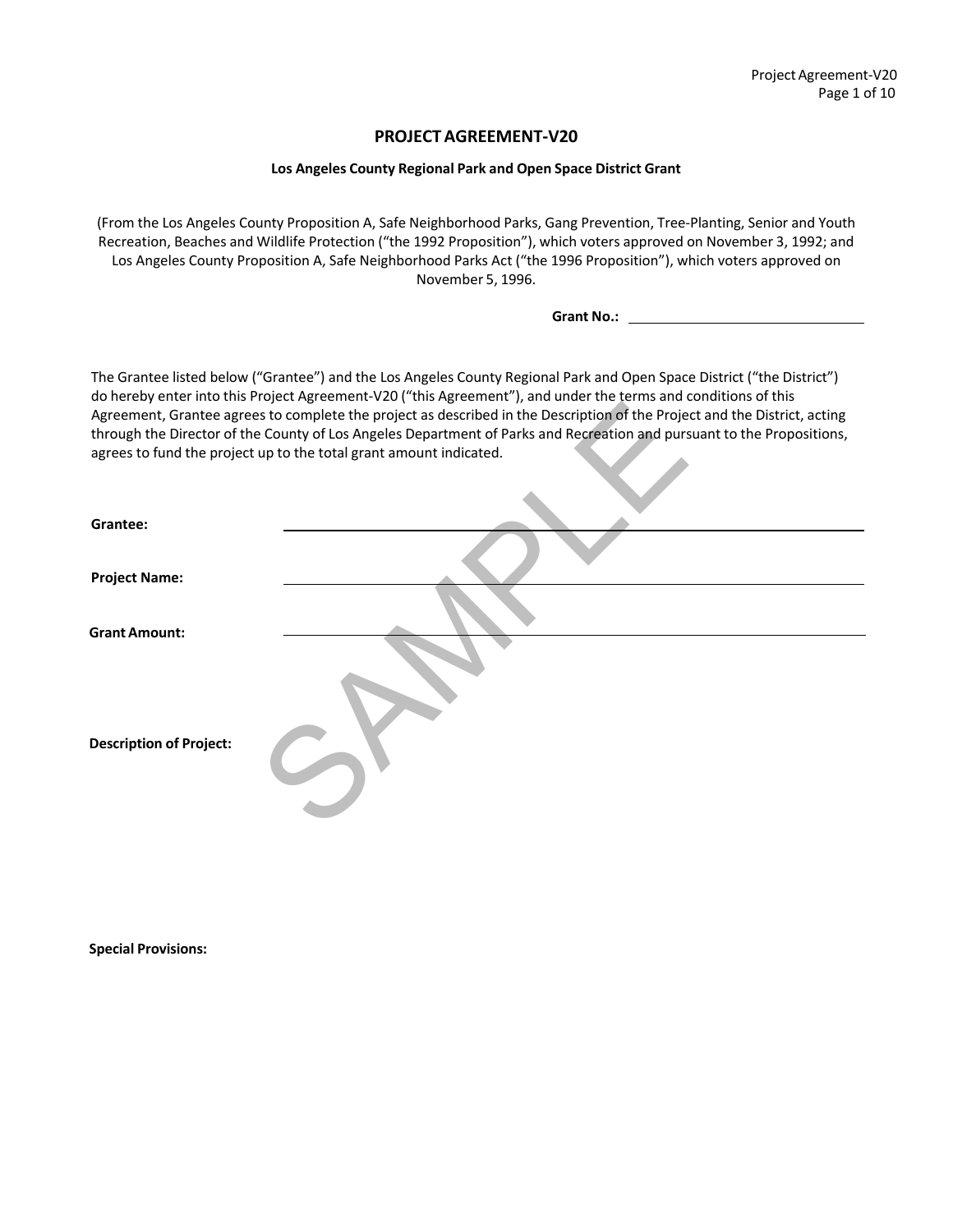#### **General Provisions**

## **A. Definitions**

- 1. The term "Grantee" as used herein means the party described as Grantee on Page 1 of this Agreement and any future successor(s).
- 2. The term "Application" as used herein means the individual application, and its required attachments, for the grant identified on Page 1 of this Agreement.
- 3. The term "Board of Supervisors" means the County of Los Angeles Board of Supervisors, acting in its capacity as the governing body of the District.
- 4. The term "District" as used herein means the Los Angeles County Regional Park and Open Space District. Unless otherwise specified herein, the Director of the County of Los Angeles Department of Parks and Recreation shall administer this contract on behalf of the District.
- 5. The term "Grants Administration Manual" as used herein means the Grants Administration Manual(s), and any subsequent amendments or changes thereto, issued by the District for grants awarded pursuant to the section(s) of the Propositions as described on Page 1 of this Agreement.
- 6. The term "Project" as used herein means the Project that is described on Page 1 of this Agreement.
- 7. The term "Propositions" as used herein means Los Angeles County Proposition A, Safe Neighborhood Parks, Gang Prevention, Tree‐Planting, Senior and Youth Recreation, Beaches and Wildlife Protection, which voters approved on November 3, 1992 and Los Angeles County Proposition A, Safe Neighborhood Parks, which voters approved on November 5, 1996.
- 8. The term "Project Timeline" as used in herein means the period of time starting at the date of agreement execution to the grant closeout date when the grantee agrees to complete the project as described in the Description of the Project.

#### **B. Project Execution**

Administration Manual" as used herein means the Grants Administratements or changes thereto, issued by the District for grants awarded<br>s as described on Page 1 of this Agreement.<br>" as used herein means the Project that is 1. Subject to the availability of grant monies from the Propositions, the District hereby grants to the Grantee a sum of money (grant monies) not to exceed the amount stated on Page 1 in consideration of, and on the condition that the sum be expended in carrying out, the purposes set forth in the Description of Project on Page 1 and under the terms and conditions set forth in this Agreement; and the Propositions and the Application, which are on file with the District and are hereby incorporated by reference.

Grantee agrees to furnish any additional funds that may be necessary to complete the Project. Grantee agrees to budget and appropriate annually, in each fiscal year until completion of the Project, an amount equal to the total estimated cost of the Project less the grant amount stated on Page 1 of this Agreement.

- 2. Grantee agrees to complete the Project in accordance with the Project Timeline as specified in the District's Grants Management System, or its equivalent and under the terms and conditions of this Agreement and the Grants Administration Manual. The Project Timeline may be extended at the sole discretion of the District. The requirements of the Propositions and of this Agreement last in perpetuity and may be enforced by the District at any time.
- 3. Grantee shall comply as lead agency with the California Environmental Quality Act, Public Resources Code, Section 21000, et. seq. Prior to submitting requests for reimbursement of actual construction or acquisition costs, Grantee agrees to file with the District a copy of the Mitigated Environmental Impact Report or Negative Declaration along with a response from the State Clearinghouse, if required; and a copy of the Notice of Determination filed with, and stamped by, the County Clerk; or, if the Project is categorically exempt, then a copy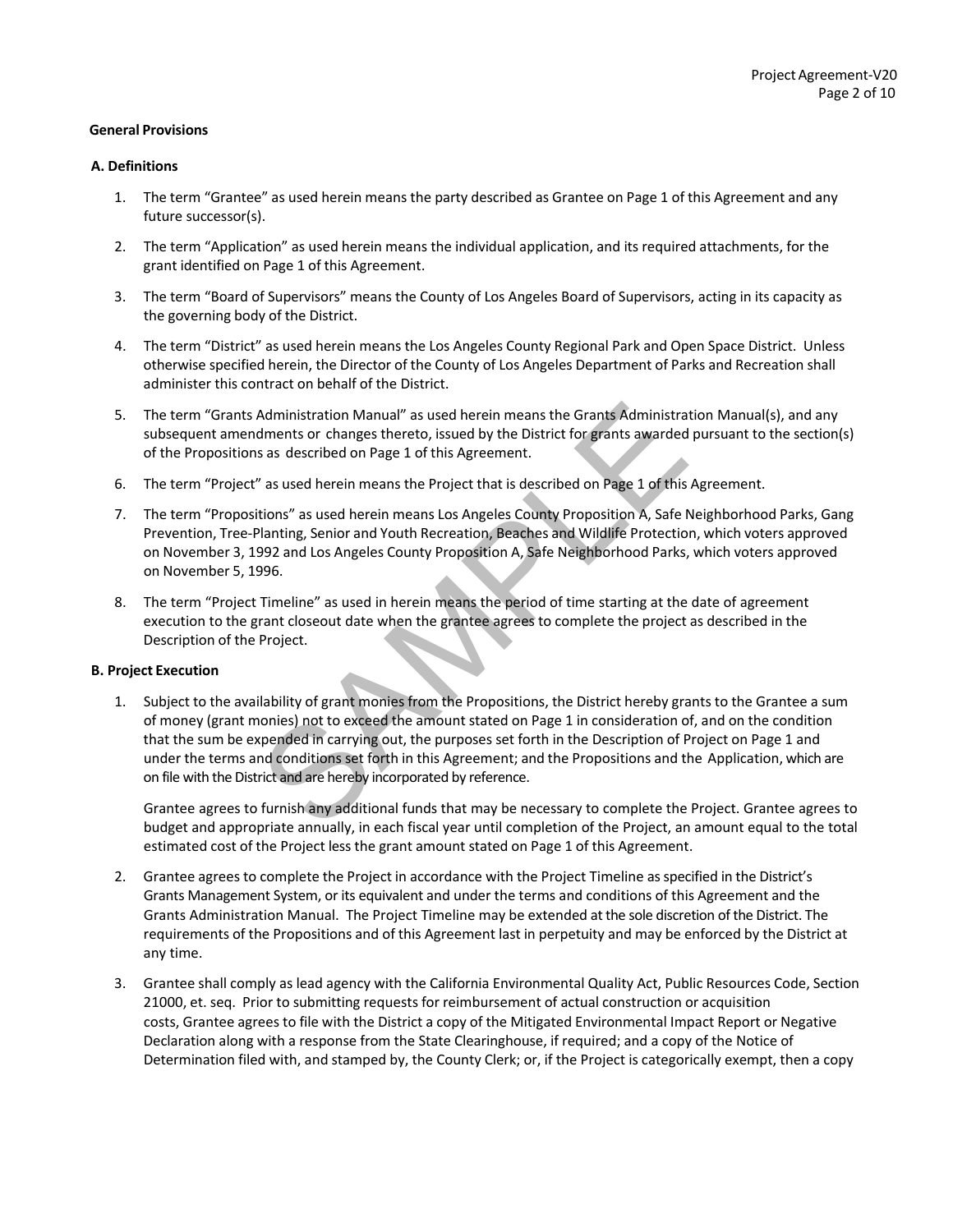of the Notice of Exemption filed with, and stamped by, the County Clerk, or at the District's sole discretion, other written certification of exemption as deemed acceptable by the District.

- 4. Grantee agrees that, prior to incurring actual development and/or acquisition costs, it will submit all requested development and/or acquisition documents to the District for prior review and approval.
- 5. Grantee shall use monies allocated in this Agreement, to the maximum extent practical, to employ youth from the community in which the Project is being carried out. Grantee is encouraged, and has authority to use said monies, to provide funding through agreements with community conservation corps, the California Conservation Corps and other community organizations, particularly when youth can be employed to work on restoration or rehabilitation projects being carried on in their own communities. Such agreements shall be entered into solely for the accomplishment of the Project described on Page 1 of this Agreement.

Therefore, prior to requesting reimbursement for actual construction, development or acquisition costs, Grantee must submit a report to the District describing its efforts to employ youth in the community. The report shall contain, at a minimum, the number and approximate age of youth to be employed at each stage of the Project, a description of the work the youth will perform, the process by which the youth shall be employed, the amount the youth will be paid and, the name of any organizations or agencies that will supply youth to be employed on the Project, as well as a description of Grantee's efforts to employ youth in every stage of the Project.

Grantee must comply fully with all State and Federal laws regarding the employment of youth on the Project.

Notwithstanding the above, the District reserves the right to establish goals for the employment of youth if, in the District's opinion, it is necessary to do so in order to accomplish the purposes of the Propositions.

6. Grantee agrees to file with the District copies of any contracts or agreements executed for work on the Project. Grantee further agrees that it will make a good faith effort to recruit and promote minority‐owned and women‐ owned businesses to participate in the process for the award of any contracts or agreements executed for work on the Project.

orted and subcontracts are apply to the product of the Dimensional and the umber and approximate age of youth to be employed at e work the youth will perform, the process by which the youth shall be baid and, the name of a Therefore, when filing with the District a copy of any contract or agreement for work on the Project, said copy will be accompanied, at a minimum, by a description of the process used for identifying minority and women contractors or vendors; a list of firms from which the Grantee solicited or received offers; and comparative statistics regarding the minority and women participation and percentage of minority and women ownership of each contractor and subcontractor working on the Project. In addition, said copy will be accompanied by a statement affirming that, on final analysis and consideration of award, contractor or vendor was selected without regard to race, color, creed or gender, unless City, State or Federal laws and/or regulations or court decisions require otherwise, in which case the Grantee will state the applicable reason. Grantee further agrees to retain on file, and to make available to the District on request, statistical information regarding the minority and women participation and percentage of minority and women ownership in each firm participating in the bidding process.

- 7. Grantee agrees to secure completion of the development work in accordance with the approved development plans and specifications or in‐house employee services schedule.
- 8. Grantee agrees to permit the District to make periodic site visits to determine if development and/or work is in accordance with the approved plans and specifications, or force account schedule, including a final inspection upon Project completion.
- 9. Any modification or alteration in the Project, as set forth in the Application on file with the District, must be submitted, in writing, to the District for prior approval. No modification shall be effective until and unless the modification is executed by both Grantee and the District.
- 10. If the Project includes acquisition of real property, Grantee agrees to comply with Chapter 16 (commencing with Section 7260) of Division 7 of Title 1 of the Government Code and any applicable federal, state, or local laws or ordinances. Documentation of such compliance will be made available for review upon the District's request.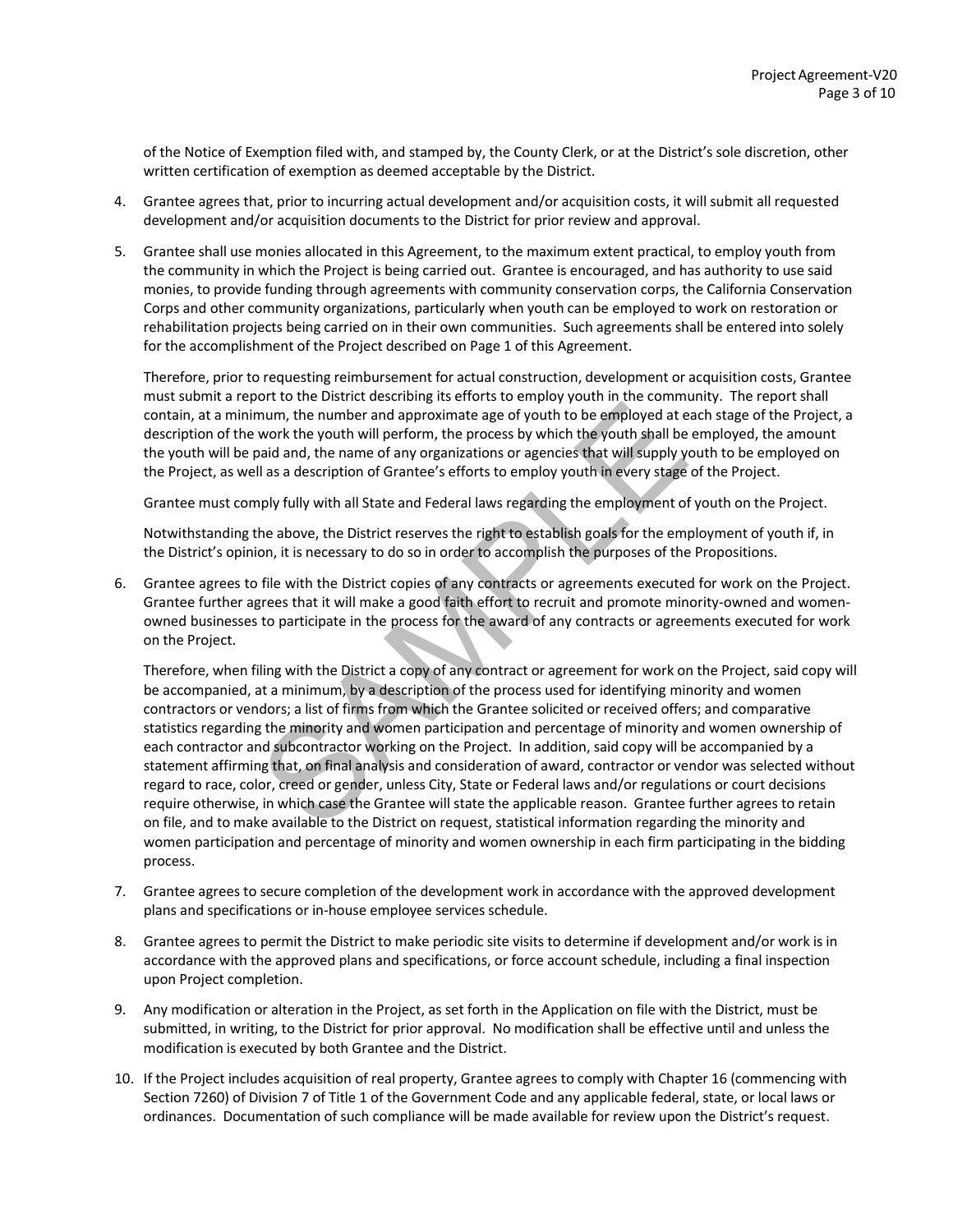- 11. If the Project includes acquisition of real property, Grantee agrees to furnish the District preliminary title reports respecting such real property or such other evidence of title that the District determines to be sufficient. Grantee agrees in negotiated purchases to correct, prior to or at the close of escrow, any defects of title that in the opinion of the District might interfere with the operation of the Project. In condemnation actions, such title defects must be eliminated by the final judgment.
- 12. If the Project includes landscaping, Grantee shall use drip irrigation systems and shall use drought-resistant or xerophytic trees, plants, lawn or sod, unless Grantee can show, to the District's satisfaction, that it is infeasible to do so.
- 13. To the maximum extent feasible, grantee shall cause to be recorded on the title of any real property acquired and/or developed with funds from the Propositions, a deed restriction requiring compliance with the Propositions and this Agreement, in perpetuity.

## **C. Term**

The term of this Project Agreement commences on the date of the agreement execution as noted on last page of this agreement, and lasts in perpetuity.

#### **D.Project Costs**

Project costs must be incurred within the Project Timeline to be eligible for reimbursement. The grant money provided under this program may be disbursed as follows:

1. Acquisition Project

If the Project includes acquisition of real property, the District may disburse to Grantee the grant monies as follows, but not to exceed, in any event, the District grant amount set forth on Page 1 of this Agreement:

- a. When acquisition is by negotiated purchase, the District may disburse the amount of the District-approved purchase price together with District‐approved costs of acquisition. The District‐approved purchase price shall not exceed the value contained in a valid appraisal report, unless the District agrees, in advance, to the higher price.
- Agreement commences on the date of the agreement execution as perpetuity.<br>
ncurred within the Project Timeline to be eligible for reimbursement.<br>
sibursed as follows:<br>
t<br>
des acquisition of real property, the District may b. When acquisition is allowed pursuant to the Propositions through eminent domain proceedings, the District may disburse the amount of the total award, as provided for in the final order of condemnation, together with District-approved costs of acquisition. Grantee shall bear all costs and make all advances associated with obtaining an order of immediate possession in an eminent domain proceeding.
- c. In the event Grantee abandons such eminent domain proceedings, Grantee agrees that it shall bear all costs in connection therewith and that no grant monies shall be disbursed for such costs.
- 2. Development Project
	- a. If the Project includes development, after the completion of the Project or any phase or unit thereof, the District will disburse funds to Grantee only after the District has reviewed and approved all requested development documents and has received from Grantee a statement of incurred costs. The District may disburse funds in the amount of District‐approved incurred costs shown on such statement, but not to exceed the District grant amount set forth on Page 1 of this Agreement, or any remaining portion of the grant amount.
	- b. The statements to be submitted by Grantee shall set forth in detail the incurred costs of work performed on development of the Project and whether performance was by construction contract or by in‐house employee services. Statements shall not be submitted more frequently than once a month, unless the District requests otherwise.
	- c. The District must approve modifications of the development plans and specifications and/or in‐house employee services schedule prior to any deviation from the District-approved plans and specifications, and/or in‐house employee services schedule, unless previously authorized by the District.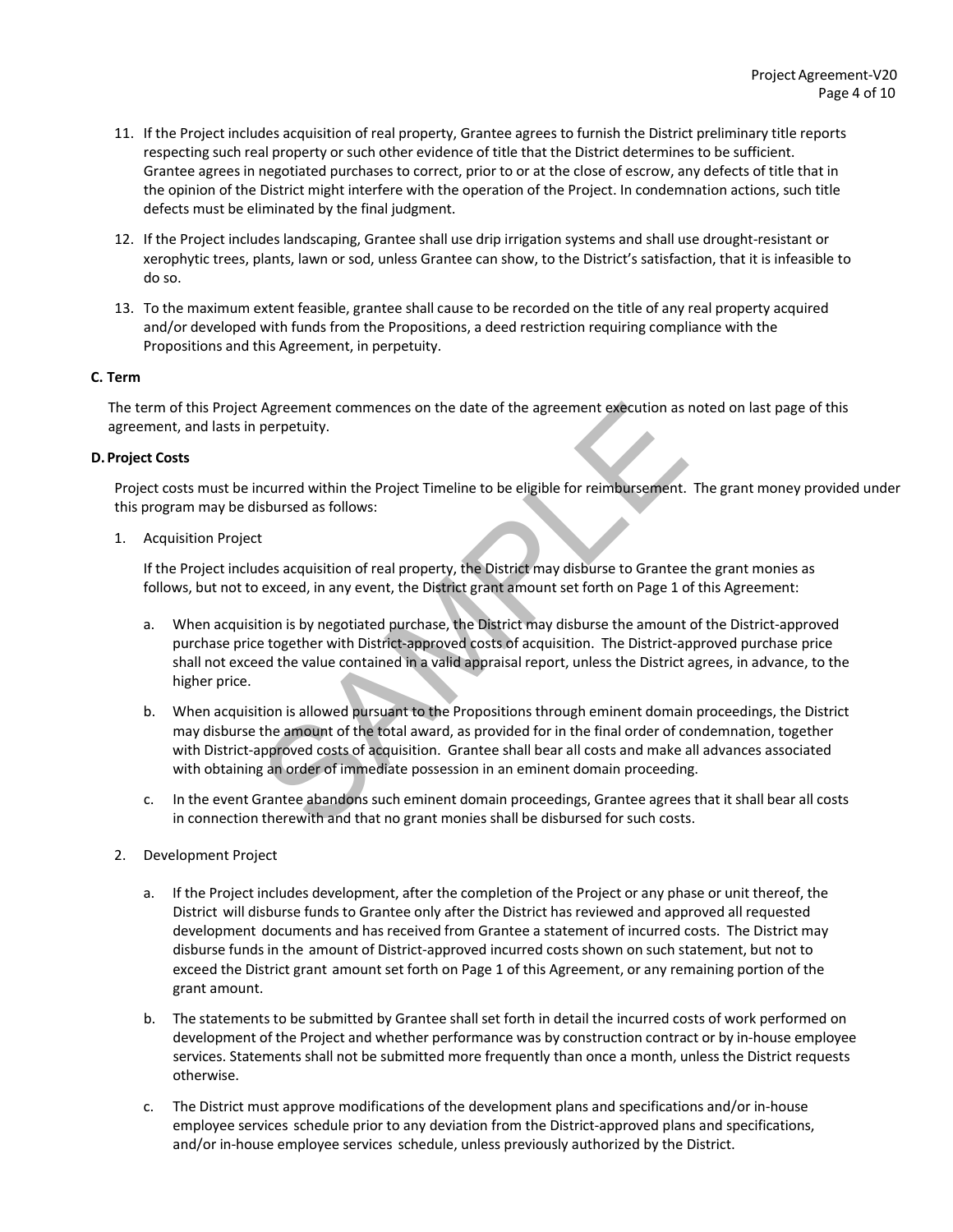## 3. All Projects

The District may retain up to ten (10) percent of the grant amount pending project completion and verification that the Grantee has satisfied all terms and conditions of this Agreement. Within 180 days of Project completion, Grantee must submit final project documents. The District will not make final payment, including but not limited to the ten percent retention, until it has received all closing documents from the Grantee and has made a final Project inspection. At the District's discretion, the District also may perform an audit of Grantee's Project expenditures before final payment is made. Nothing in this section precludes the District from performing an audit of Project expenditures at a later date in accordance with Section J of this Agreement.

## **E. Project Administration**

- 1. Grantee agrees to promptly submit any reports that the District may request. In any event, Grantee shall provide to the District a report showing total final Project expenditures.
- 2. Grantee agrees that property and facilities acquired or developed pursuant to this Agreement shall be available for inspection upon the District's request in perpetuity.
- 3. Grantee agrees to use any monies disbursed by the District under the terms of this Agreement solely for the Project herein described.
- 4. Any non-recreational use of a Project must be preapproved in writing by the District, and if approved, Grantee agrees that any gross income earned from such non‐recreational uses of a Project shall be used for recreation development, additional acquisition, operation or maintenance at the Project site, unless the District approves otherwise in writing.
- 5. Grantee also agrees that any gross income that accrues to a grant-assisted development Project during and/or as part of the construction, from sources other than the intended recreational uses, also shall be used for further development of that particular Project, unless the District approves otherwise in writing.

at property and rachities acquired or developed pursuant to this Agre<br>
in the District's request in perpetuity.<br>
use any monies disbursed by the District under the terms of this Agre<br>
cribed.<br>
Inal use of a Project must be Grantee agrees to submit for prior District review and approval any and all existing or proposed operating agreements, leases, concession agreements, management contracts or similar arrangements with nongovernmental entities, and any existing or proposed amendments or modifications thereto, as they relate to the project or the project site in perpetuity.

Grantee further agrees not to enter into any contract, agreement, lease or similar arrangement, or to agree to any amendment or modification to an existing contract, agreement, lease or similar arrangement, that, in the District's opinion, violates federal regulations restricting the use of funds from tax-exempt bonds.

- 6. Grantee agrees that, upon entering into any contract for the construction, maintenance, operation or similar activity related to the Project, Grantee will require said contractor to carry adequate insurance required by the District and naming the District as an additional insured. In addition, said insurance must require that Grantee and the District be given thirty (30) days advance written notice of any modification or cancellation of said insurance. Grantee agrees to submit proof of such insurance to the District for its prior approval.
- 7. Grantee and District will conform to the requirements of Government Code Section 6250, et seq. in making all documents relating to this Agreement, the grant obtained and all other related matters available for public review during regular business hours. In the case that the Project involves acquisition of property, however, both the District and Grantee may withhold from public review any and all documents exempted under Section 6254, subsection (h), prior to completion of said acquisition.

In the event that the District is required to defend an action on a Public Records Act request for any of the contents of an Grantee's submission under the terms and conditions of the Agreement, Grantee agrees to defend and indemnify the District from all costs and expenses, including attorneys' fees, in any action or liability arising under, or related to, the Public Records Act.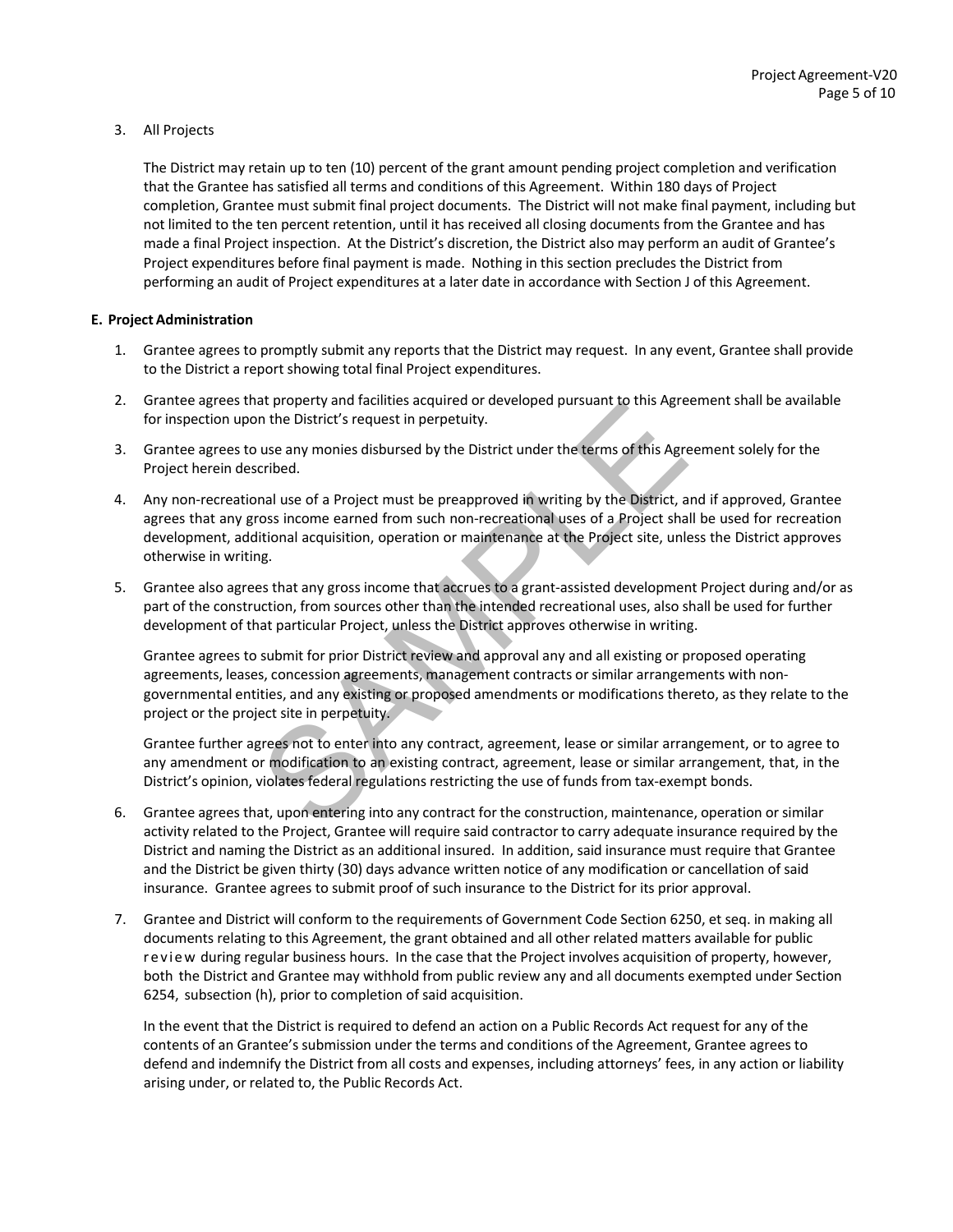- 8. In order to maintain the exclusion from gross income for federal income tax purposes of the interest on any bonds, notes or other evidences of indebtedness issued for the purpose of providing the grant monies made available in this Agreement, Grantee covenants to comply with each applicable requirement of Section 103 and Sections 141 through 150, inclusive, of the Internal Revenue Code of 1986, as amended. In furtherance of the foregoing covenant, Grantee hereby agrees that it will not, without the prior written consent of the District, (a) permit the use of any portion of the Project by any private person or entity, other than on such terms as may apply to the public generally; or (b) enter into any contract for the management or operation of the Project or any portion thereof, except with a governmental agency or a nonprofit corporation that is exempt from federal income taxation pursuant to Section 501(c)(3) of the Internal Revenue Code.
- 9. If Grantee receives the prior permission of the District, acting through the Board, to sell or otherwise disposes of property acquired or developed with grant monies provided under this Agreement, Grantee shall reimburse the District in an amount equal to the greater of 1) the amount of grant monies provided under this Agreement; 2) the fair market value of the real property; or 3) the proceeds from the portion of the property acquired, developed, improved, rehabilitated or restored with grant monies.

If the property sold or otherwise disposed of with the prior permission of the District, acting through the Board of Supervisors, is less than the entire interest in the property originally acquired, developed, improved, rehabilitated or restored with the grant monies, then Grantee shall reimburse the District an amount equal to the greater of: 1) an amount equal to the proceeds; or 2) the fair market value.

relation of the protection and this Agreement<br>and the third and the prior permission of the District, and the number than the entire interest in the property originally acquired, develope<br>stored with the grant monies, then 10. With the written consent of the District, the Grantee may transfer property acquired, developed, improved, rehabilitated or restored with funds granted under this Agreement to another public agency; to a nonprofit organization authorized to acquire, develop, improve or restore real property for park, wildlife, recreation, open space, or gang prevention and intervention purposes; or to the National Park Service, provided that any proposed successor agrees to assume the obligations imposed under the Propositions and to accept assignment of this Agreement. Under these conditions, the Grantee shall not be required to reimburse the District as described in Section E, Paragraph 9 of this Agreement. Any such transfer must require the nonprofit or public entity acquiring the property to enter into a written agreement with the District and agreed to comply with the terms of the Propositions and this Agreement.

## **F. Project Completion and Enforcement**

- 1. Grantee may unilaterally rescind this Agreement at any time prior to the commencement of the Project. After Project commencement, this Agreement may be rescinded, modified or amended only by mutual agreement in writing.
- 2. Failure by the Grantee to comply with the terms of this Agreement, or any other agreement established pursuant to the Propositions, may be cause for suspension or termination of all obligations of the District hereunder.
- 3. Failure of the Grantee to comply with the terms of this Agreement shall not be cause for the suspension of all obligations of the District hereunder if, in the judgment of the District, such failure was beyond the reasonable control of the Grantee. In such case, any amount required to settle, at minimum cost, any irrevocable obligations properly incurred shall be eligible for reimbursement under this Agreement.
- 4. The Grantee's full compliance with the terms of this Agreement will have significant benefits to the District, and to the property and quality of life therein, through the preservation and protection of beach, wildlife, park, recreation and natural lands of the District, provision of safer recreation areas for all residents, prevention of gangs, development and improvement of recreation facilities for senior citizens, the planting of trees, construction of trails, and/or restoration of rivers and streams. Because such benefits exceed, to an immeasurable and un‐ascertainable extent, the amount of grant monies that the District furnishes under the provisions of this Agreement, the Grantee agrees that payment by the Grantee to the District of an amount equal to the amount of the grant monies disbursed under this Agreement by the District would be inadequate compensation to the District for any breach by the Grantee of this Agreement. The Grantee further agrees, therefore, that the appropriate remedy in the event of a breach by the Grantee of this Agreement shall be the specific performance of this Agreement, with an injunction against any breaching conduct, unless otherwise agreed to by the District. Nothing in this Section shall limit in any way the District's legal or equitable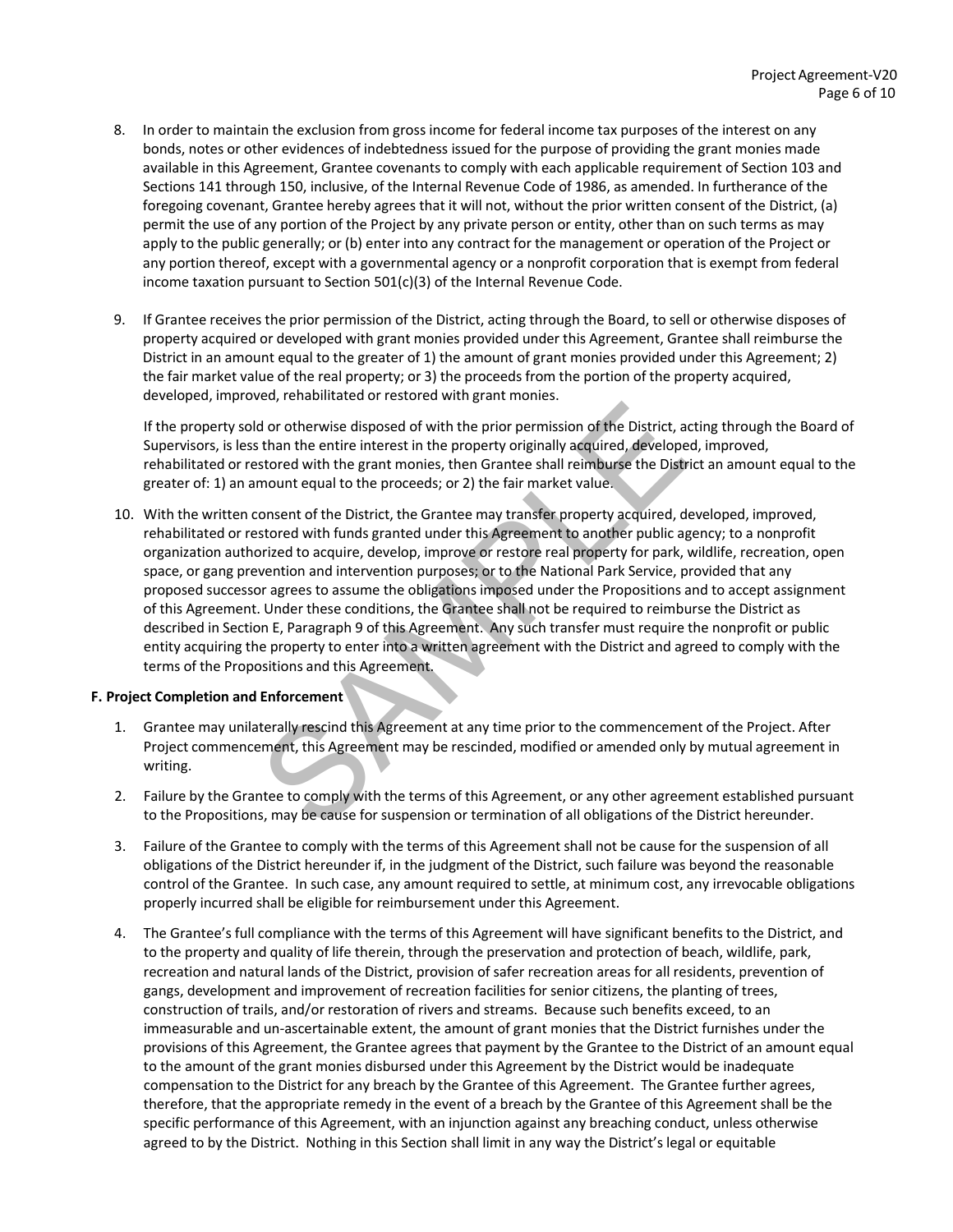remedies under this Agreement or any other remedy available by law. No delay or omission by the District in the exercise of any right or remedy upon any breach by Grantee shall impair in any way the District's right to enforce the terms of this Agreement, nor be construed as a waiver.

- 5. Grantee and the District agree that, if the Project includes development, final payment may not be made until the Project conforms substantially with this Agreement and is a usable public facility.
- 6. Grantee and each County lobbyist or County lobbying firm, as defined in Los Angeles County Code Section 2.160.010, retained by Grantee, shall fully comply with the County Lobbyist Ordinance, Los Angeles County Code Chapter 2.160. Failure on the part of Grantee or any County lobbyist or County lobbying firm to fully comply with the County Lobbyist Ordinance shall constitute a material breach of this Agreement, upon which the District may terminate or suspend this Agreement.
- 7. If the District brings an action to enforce the terms of this Agreement, the Grantee shall be responsible to pay the District's reasonably attorney's fees and costs, including expert witness costs, if the District prevails in said action.

## **G. Payment of Funds**

- 1. Grantee may request reimbursement from the District for eligible expenses, which the Grantee has properly incurred and paid, no more frequently than every thirty (30) days. Grantee shall submit reimbursement requests through the online Grants Management System. Project costs must be incurred within the Project timeline to be eligible for reimbursement.
- 2. Grantee should submit its payment request prior to the fifteenth day of the month to receive reimbursement within four to six weeks. The District may hold Payment Request Forms received after the fifteenth of the month until the next month, which may result in reimbursements being delayed.
- by attorney's rees and costs, including expert witness costs, in the District referrence and the non more frequently than every thirty (30) days. Grantee shall submit e Grants Management System. Project costs must be incur 3. The District may withhold a portion of the amount of reimbursement if, in the opinion of the District, an expenditure is not eligible under the terms and conditions of this Agreement, the Propositions, the Application or the Grants Administration Manual. In such cases the District shall notify the Grantee of the amount of expenditures declared ineligible and the reason(s) for the ineligibility. Grantee, within thirty (30) days of notification, may dispute the District's decision, in writing, to the District and provide records and/or documentation to support its claim. The District shall review the information and/or documentation provided and will notify Grantee of its final determination. If Grantee fails to dispute the findings, in writing, within the thirty‐day period, then the Grantee shall have waived its right to dispute the findings.

#### **H. Hold Harmless and Indemnification**

- 1. Grantee shall indemnify, defend and hold the District harmless from and against any and all liability to any third party for or from loss, damage or injury to persons or property in any manner arising out of, or incident to, the performance of this Agreement or the planning, arranging, implementing, sponsoring or conducting of the Project or any other operation, maintenance or activity by the Grantee. Grantee agrees to defend and indemnify the District from all costs and expenses, including attorney's fees, in any action or liability arising under this Agreement or the planning, arranging, implementing, sponsoring or conducting of the Project or any other operation, maintenance or activity by the Grantee.
- 2. The District shall have no liability for any debts, liabilities, deficits or cost overruns of the Grantee.
- 3. Grantee and District agree that the liability of the District hereunder shall be limited to the payment of the grant monies pursuant to the terms and conditions of this Agreement and the Grants Administration Manual. Any contracts entered into, or other obligations or liabilities incurred by, the Grantee in connection with the Project or otherwise relating to this Agreement shall be the sole responsibility of the Grantee, and the District shall have no obligation or liability whatsoever thereunder or with respect thereto.

## **I. IndependentGrantee**

 This Agreement is by and between the Los Angeles County Regional Park and Open Space District and Grantee and is not intended, and shall not be construed, to create the relationship of agent, servant, employee, partnership, joint venture or association between the District and Grantee.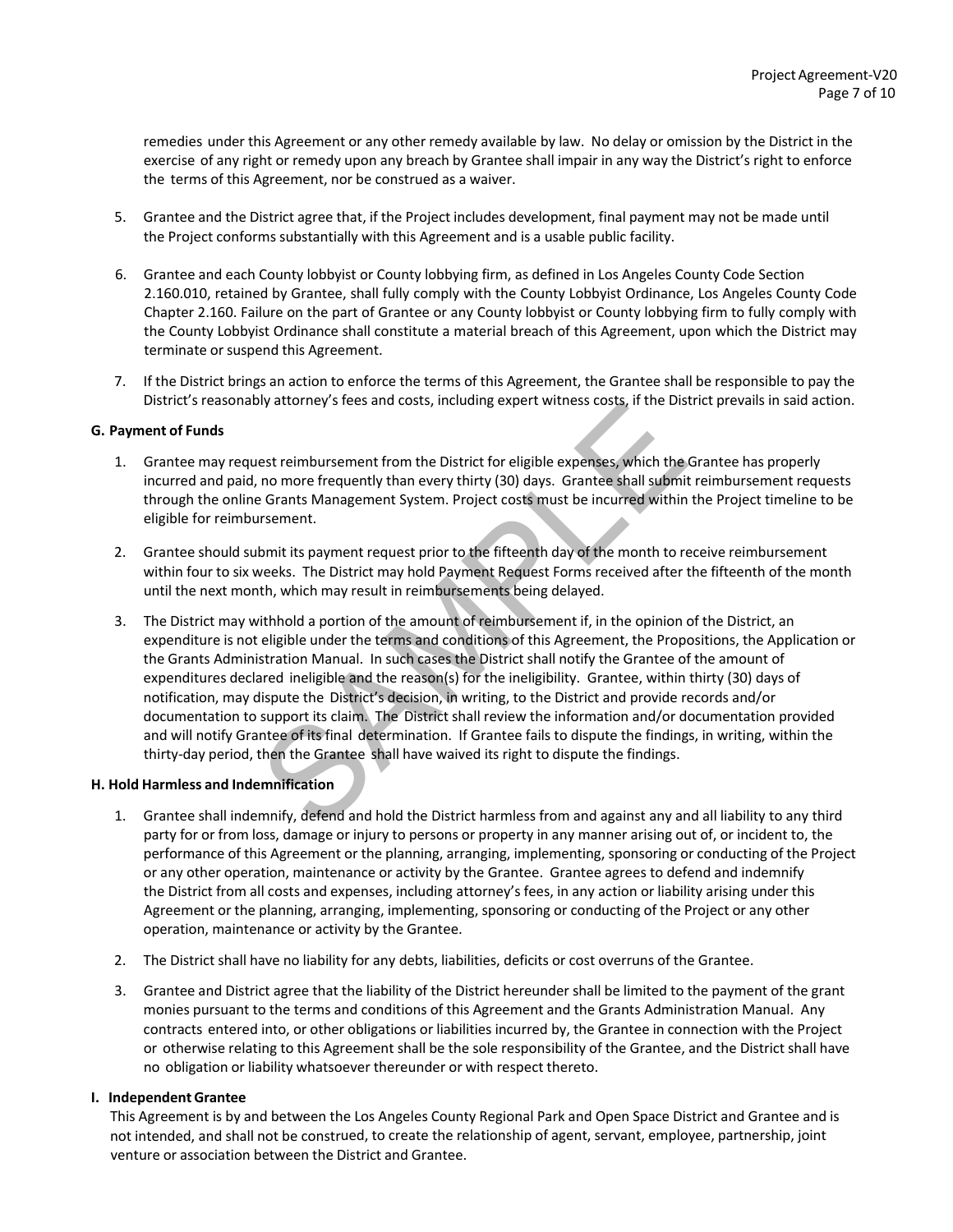## **J. Financial Records**

1. Grantee agrees to maintain satisfactory financial accounts, documents and records for the Project and to make them available to the District for auditing at reasonable times. Grantee also agrees to retain such financial accounts, documents and records for five (5) years following Project termination or completion.

Grantee and the District agree that during regular office hours, each of the parties hereto and their duly authorized representatives shall have the right to inspect and make copies of any books, records or reports of the other party pertaining to this Agreement or matters related thereto. Grantee agrees to maintain, and make available for District inspection, accurate records of all its costs, disbursements and receipts with respect to its activities under this Agreement and the use of any property acquired under this Agreement in perpetuity.

- 2. Grantee agrees to use an accounting system that complies with generally accepted accounting principles.
- 3. At any time during the term of this Agreement or at any time within five years after the expiration or prior termination of this Agreement, authorized representatives of the District may conduct an audit of Grantee for the purpose of verifying appropriateness and validity of expenditures that Grantee has submitted to the District for reimbursement under the terms of this Agreement. If said audit reveals expenditures that cannot be verified or that were paid in violation of the terms of this Agreement, the Propositions or the Grants Administration Manual, the District may, at its discretion, reduce the grant amount by an amount equal to these expenditures.

Grantee, within thirty (30) days of notification that an audit has resulted in the exception of expenditures, may dispute the audit findings in writing to the District and provide the District with records and/or documentation to support the expenditure claims. The District shall review this documentation and make a final determination as to the validity of the expenditures.

The state of this Agreement. If said and the state has the properties and validity of expenditures that Grantee has<br>the time terms of this Agreement. If said and the reveals expenditure<br>in violation of the terms of this Ag If Grantee has received all grant monies prior to the audit, or if remaining grant monies are insufficient, and if said audit reveals expenditures that cannot be verified or that were paid in violation of the terms of this Agreement, the Propositions or the Grants Administration Manual, Grantee shall pay the District an amount equal to these expenditures within sixty (60) days after receiving written notification of the expenditures disallowed and the reason for the disallowance.

Notwithstanding Government Code Section 907, in the event that Grantee fails to repay the District in full for the amount of excepted expenditures, the District may offset an amount equal to the excepted expenditures from any monies that may be due to Grantee under the terms and conditions of the Propositions. Through the execution of this Agreement, Grantee waives its rights under Government Code Section 907.

#### **K. Use of Facilities**

- 1. Grantee agrees to use the property acquired or developed with grant monies under this Agreement only for the purpose for which it requested District grant monies and will not permit any other use of the area, except as allowed by prior specific act of the Board of Supervisors as governing body of the District and consistent with the terms and conditions of the Propositions and this Agreement.
- 2. Grantee agrees to maintain and operate in perpetuity the property acquired, developed, rehabilitated or restored with grant monies, subject to the provisions of the Propositions. With the District's prior written approval, the Grantee, or its successors in interest in the property, may transfer the responsibility to maintain and operate the property in accordance with the Propositions to a nonprofit or government entity.
- 3. Grantee agrees to take all reasonable measures to actively oppose, at its sole expense, any proposal or attempt to act upon, exercise, or assert claims as to reserved rights to the grant funded property that are contrary to the purposes of the Propositions, Grants Administration Manual and or this Agreement, including but not limited to oil, gas, and other hydrocarbon substances; minerals; water; and/or riparian resources. The above notwithstanding, Grantee has no obligation hereunder to initiate litigation challenging any project or proposal based on a reserved right lawfully recorded against the grant funded property in real property records maintained by the Los Angeles County Recorder's Office.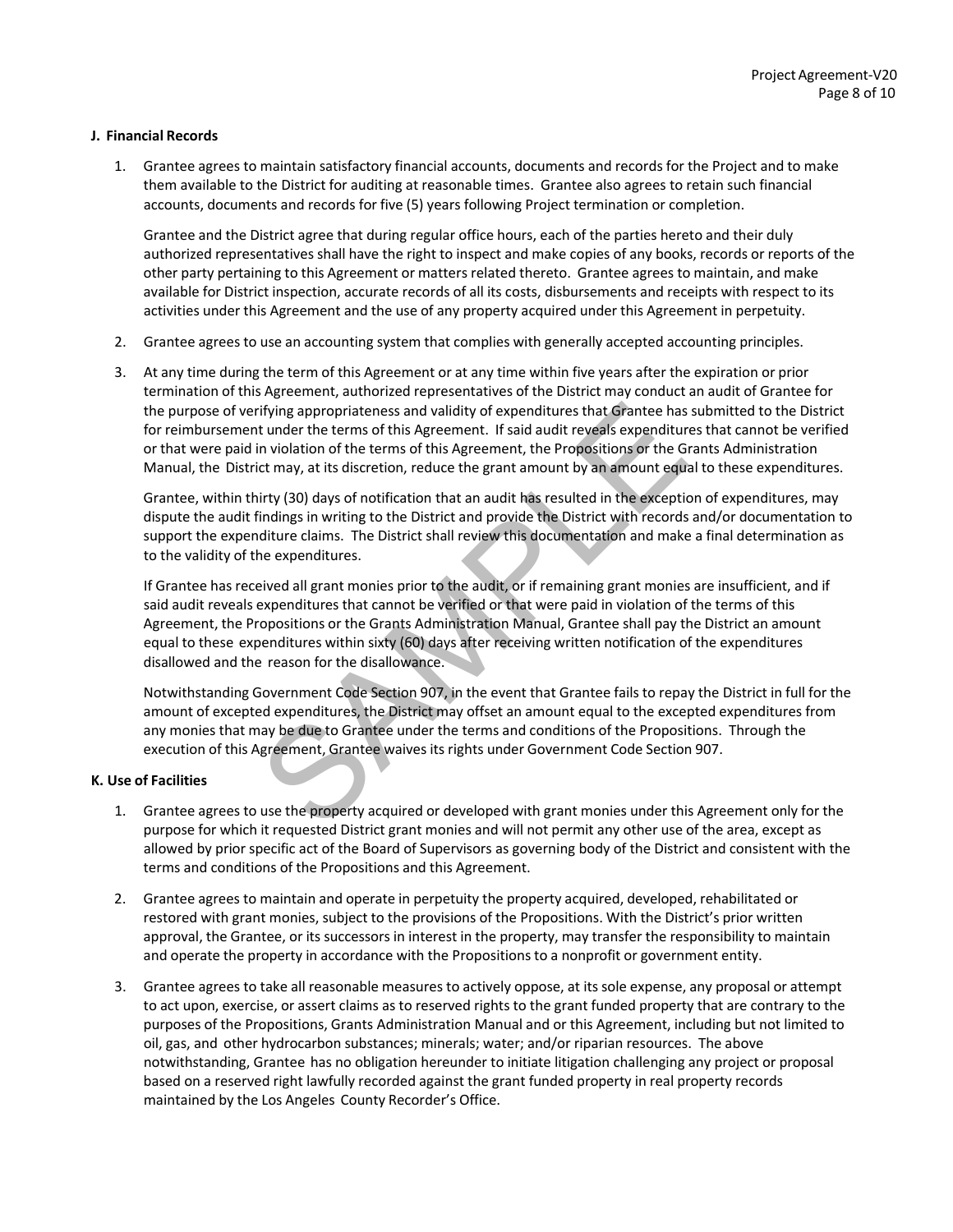4. Grantee agrees to provide for reasonable public access to lands acquired in fee with grant monies, including the provision of parking and public restrooms, except where that access may interfere with resource protection.

## **L. Signage and Branding**

The Grantee comply with the District's Branding Policy as outlined in the Grants Administration Manual. Compliance shall mean, without limitation, erecting and maintaining a sign at a prominent location on the project site acknowledging the assistance of the District. The cost of permanent signage development is reimbursable through the grant. The District will provide electronic samples of its graphics for the grantee to use in signage development. Please refer to the Grants Administration Manual for additional information on this requirement.

#### **M. Nondiscrimination**

- 1. The Grantee shall not discriminate against any person on the basis of race, color, sex, sexual orientation, age, religious belief, national origin, marital status, physical or mental handicap, medical condition, or place of residence in the use of any property or facility acquired or developed pursuant to this Agreement.
- 2. All facilities shall be open to members of the public generally, except as noted under the special provisions of the Project Agreement.

## **N. Incorporation by Reference**

be of any property or facility acquired or developed pursuant to this A<br>e open to members of the public generally, except as noted under the<br>t.<br>**ence**<br>required attachments, including the Assurances, and any subsequent,<br>t, The Application and its required attachments, including the Assurances, and any subsequent change or addition approved by the District, is hereby incorporated in this Agreement as though set forth in full. The Grants Administration Manual, and any subsequent changes or additions thereto, and the Proposition also are hereby incorporated in this Agreement as though set forth in full.

## **O. Severability**

If any provision of this Agreement, or the application thereof, is held invalid, that invalidity shall not affect other provisions or applications of the Agreement that can be given effect without the invalid provision or application, and to this end the provisions of this Agreement are severable.

No provision of this Agreement, or the application thereof, is waived by the failure of the District to enforce said provision or application thereof.

#### **P. Counterparts**

 This Agreement may be executed in two or more counterparts, which shall, in the aggregate, be signed by all Parties; each counterpart shall be deemed an original instrument against any party who has signed it. In the event of any disparity between the counterparts produced, the recorded counterpart shall be controlling.

## **Q. Electronic Signature**

The Electronic Signatures in Global and National Commerce (ESIGN) Act is a federal law passed in 2000. The Grantee and the District agree that this Agreement may be electronically signed. The parties agree that the electronic signatures appearing on this agreement are the same as handwritten signatures for the purposes of validity, enforceability, and admissibility. If Grantee elects to opt‐out of signing the Agreement electronically, the Grantee must inform the District prior to Agreement execution.

//

//

//